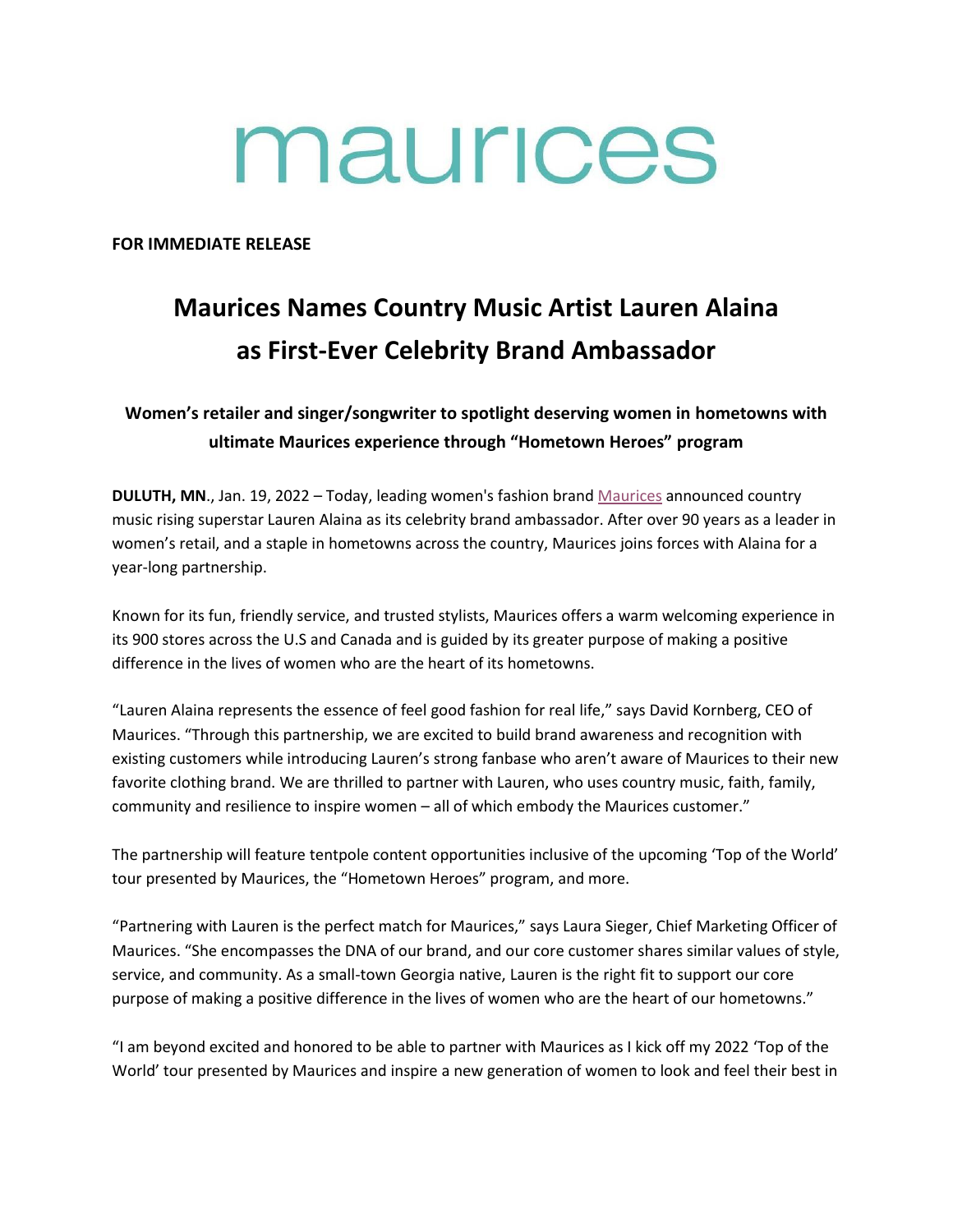everything they do while shining a light on deserving women through the Hometown Heroes sweepstakes," says Lauren Alaina.

Throughout her 2022 headlining tour, Alaina will be styled in some of her favorite Maurices looks. As part of the upcoming tour and brand partnership, Maurices and Alaina will shed light on and support deserving women with unique moments during the tour through the Maurices "Hometown Heroes" sweepstakes. The program will spotlight women who are hometown heroes, such as healthcare workers, educators, first responders, and military members, who give back to their communities across the country. The winners will be rewarded with a special experience inclusive of tickets to Alaina's headlining concert near their hometown and the ultimate Maurices shopping spree to help them look and feel their best. The "Hometown Heroes" program will be offered in the following cities: Minneapolis, MN; Columbia, MO; Rosemont, IL; Milwaukee, WI; Columbus, OH; Indianapolis, IN; Tulsa, OK; Cedar Park, TX; Little Rock, AR; and Nashville, TN.

The partnership will continue throughout 2022 with various activations and tentpole moments including a CMA Fest sweepstakes prize package and an exclusive Maurices t-shirt design collaboration that will highlight Alaina's love of puns and sassy phrases.

To learn more about Maurices and the partnership with Lauren Alaina, visit [www.maurices.com/](http://www.maurices.com/)LaurenAlaina.

#### ###

#### **About Maurices**

Maurices is a leading women's fashion brand offering size-inclusive clothing that celebrates feel-good fashion for real life*™.* Offering versatile, affordable styles that take her from day to night, Maurices is a destination for denim, knit tops, loungewear, intimates, and accessories, along with dressy collections. Known for its fun and friendly service and trusted stylists, Maurices offers a warm welcoming experience in stores and is guided by its greater purpose of making a positive difference in the lives of women who are the heart of its hometowns. Maurices operates 900 stores in hometowns across the U.S. and Canada and offers even more to love at maurices.com with additional categories, sizes, and colors.

For more information, please visi[t www.maurices.com.](https://c212.net/c/link/?t=0&l=en&o=3352761-1&h=686338365&u=http%3A%2F%2Fwww.maurices.com%2F&a=www.maurices.com) Connect with Maurices on Facebook [\(www.facebook.com/maurices\)](https://c212.net/c/link/?t=0&l=en&o=3352761-1&h=423800755&u=http%3A%2F%2Fwww.facebook.com%2Fmaurices&a=www.facebook.com%2Fmaurices), Instagram [\(www.instagram.com/maurices\)](https://c212.net/c/link/?t=0&l=en&o=3352761-1&h=3978272362&u=http%3A%2F%2Fwww.instagram.com%2Fmaurices&a=www.instagram.com%2Fmaurices), TikTok [\(www.tiktok.com/@officialmaurices\)](https://c212.net/c/link/?t=0&l=en&o=3352761-1&h=1305119934&u=http%3A%2F%2Fwww.tiktok.com%2F%40officialmaurices&a=www.tiktok.com%2F%40officialmaurices) and LinkedIn [\(www.linkedin.com/company/maurices\)](https://c212.net/c/link/?t=0&l=en&o=3352761-1&h=1797403464&u=http%3A%2F%2Fwww.linkedin.com%2Fcompany%2Fmaurices&a=www.linkedin.com%2Fcompany%2Fmaurices).

#### **About Lauren Alaina**

Multi-Platinum-selling singer/songwriter Lauren Alaina has earned three No. 1 hit singles in just under three years with her smash "Road Less Traveled" (2017), the now 6x Platinum "What Ifs" (2018) with her childhood friend and superstar Kane Brown (his first career No. 1), and "One Beer" (2020) with friend